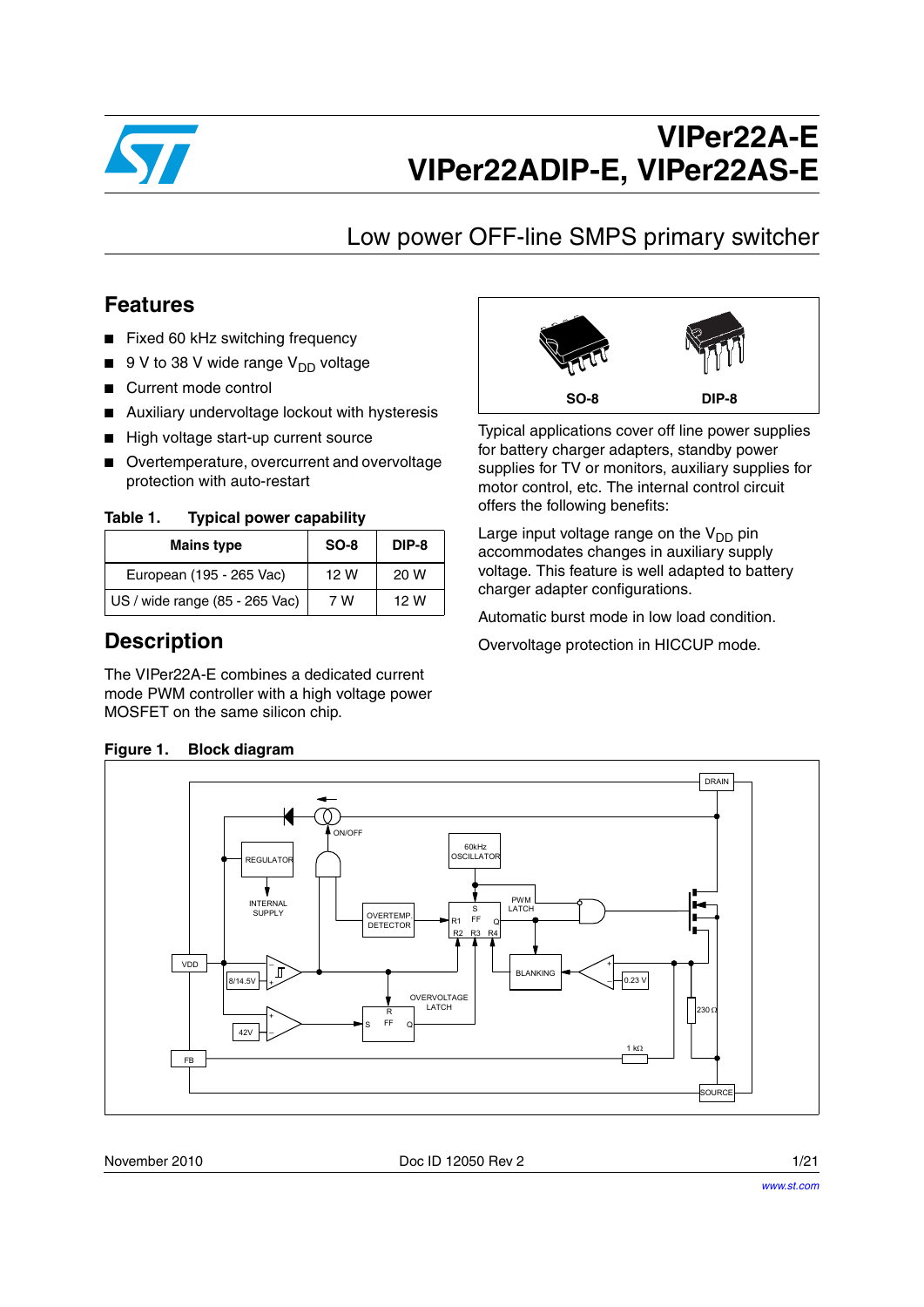## **Contents**

| $\blacksquare$          |     |  |
|-------------------------|-----|--|
|                         | 1.1 |  |
|                         | 1.2 |  |
| $\overline{2}$          |     |  |
| 3                       |     |  |
| $\overline{\mathbf{4}}$ |     |  |
|                         | 4.1 |  |
|                         | 4.2 |  |
|                         | 4.3 |  |
|                         | 4.4 |  |
|                         | 4.5 |  |
| 5                       |     |  |
| 6                       |     |  |
| $\overline{7}$          |     |  |
| 8                       |     |  |

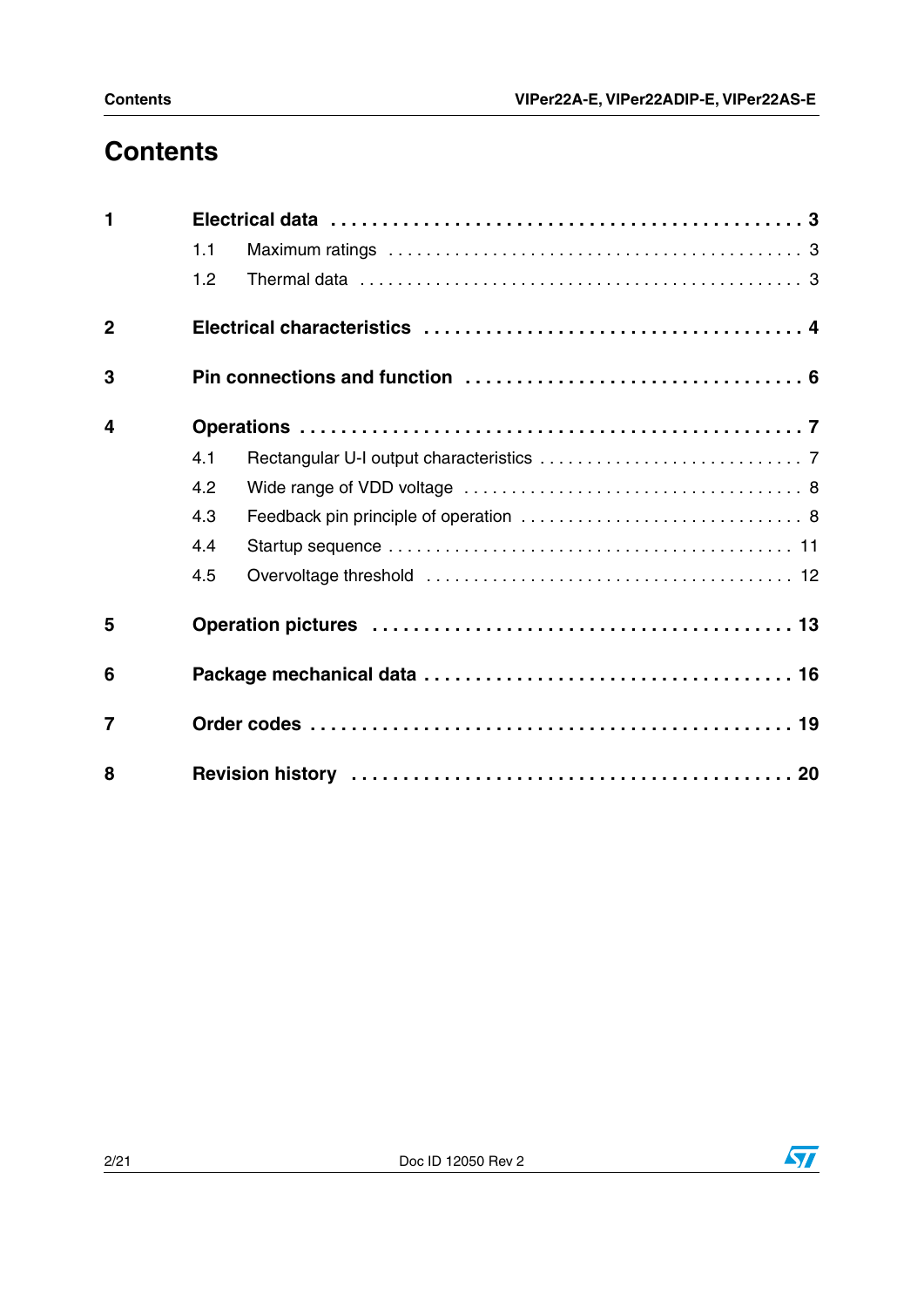## <span id="page-2-0"></span>**1 Electrical data**

### <span id="page-2-1"></span>**1.1 Maximum ratings**

Stressing the device above the rating listed in the "absolute maximum ratings" table may cause permanent damage to the device. These are stress ratings only and operation of the device at these or any other conditions above those indicated in the operating sections of this specification is not implied. Exposure to absolute maximum rating conditions for extended periods may affect device reliability.

| Symbol                      | <b>Parameter</b>                                                                                | Value              | Unit    |
|-----------------------------|-------------------------------------------------------------------------------------------------|--------------------|---------|
| $V_{DS(sw)}$                | Switching drain source voltage $(T_1 = 25  125 °C)^{(1)}$                                       | $-0.3730$          | v       |
| $V_{DS(st)}$                | Start-up drain source voltage $(T_1 = 25  125 °C)^{(2)}$                                        | $-0.3400$          | v       |
| l <sub>D</sub>              | Continuous drain current                                                                        | Internally limited | A       |
| $V_{DD}$                    | Supply voltage                                                                                  | 050                | v       |
| <sup>I</sup> FB             | Feedback current                                                                                | 3                  | mA      |
| V <sub>ESD</sub>            | Electrostatic discharge:<br>Machine model (R = 0 $\Omega$ ; C = 200 pF)<br>Charged device model | 200<br>1.5         | v<br>kV |
| $T_{\rm J}$                 | Junction operating temperature                                                                  | Internally limited | °C      |
| $\mathsf{T}_{\mathsf{C}}$   | Case operating temperature                                                                      | $-40$ to 150       | °C      |
| $\mathsf{T}_{\mathsf{stg}}$ | Storage temperature                                                                             | -55 to 150         | °C      |

**Table 2. Absolute maximum rating** 

1. This parameter applies when the start-up current source is OFF. This is the case when the VDD voltage has reached  $V_{DDon}$  and remains above  $V_{DDoff}$ .

2. This parameter applies when the start up current source is on. This is the case when the VDD voltage has not yet reached  $V_{DDon}$  or has fallen below  $V_{DDoff.}$ 

## <span id="page-2-2"></span>**1.2 Thermal data**

#### **Table 3. Thermal data**

| <b>Symbol</b><br><b>Parameter</b> |                                           | $SO-8$ | DIP-8 | Unit |               |
|-----------------------------------|-------------------------------------------|--------|-------|------|---------------|
| $R_{thJC}$                        | Thermal resistance junction - case        | Max    | 25    | 15   | $\degree$ C/W |
| $\mathsf{R}_{\mathsf{thJA}}$      | Thermal resistance junction - ambient (1) | Max    | 55    | 45   | $\degree$ C/W |

1. When mounted on a standard single-sided FR4 board with 200 mm<sup>2</sup> of Cu (at least 35 µm thick) connected to all DRAIN pins.

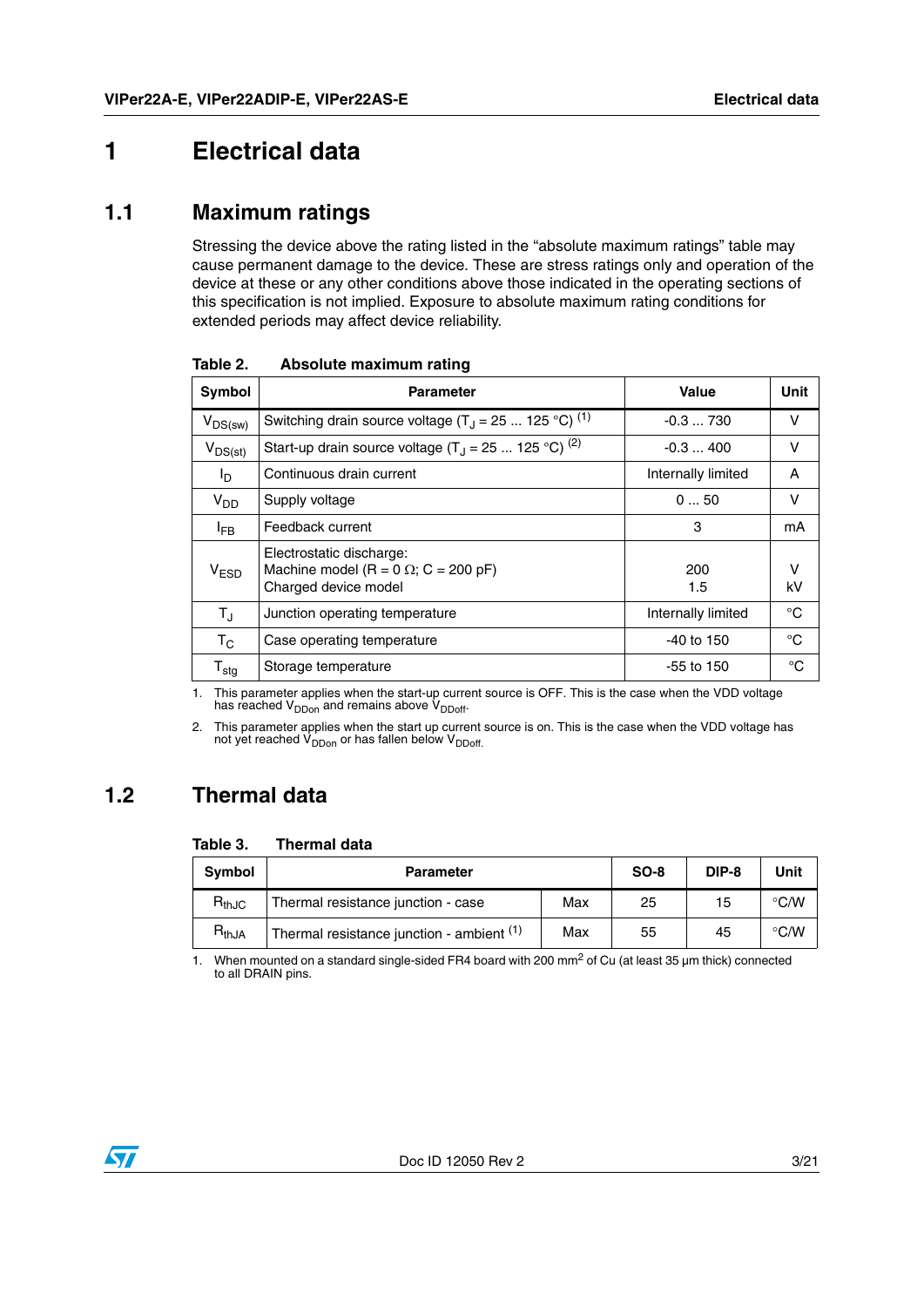## <span id="page-3-0"></span>**2 Electrical characteristics**

 $T_J$  = 25 °C,  $V_{DD}$  = 18 V, unless otherwise specified

| Symbol             | <b>Parameter</b>                           | <b>Test conditions</b>                                                      | Min | Typ | Max      | Unit |
|--------------------|--------------------------------------------|-----------------------------------------------------------------------------|-----|-----|----------|------|
| BV <sub>DSS</sub>  | Drain-source voltage                       | $I_D = 1$ mA; $V_{FB} = 2$ V                                                | 730 |     |          | v    |
| <sup>I</sup> DSS   | OFF state drain<br>current                 | $V_{DS}$ = 500 V; $V_{FB}$ = 2 V;<br>$T_{\rm d}$ = 125 °C                   |     |     | 0.1      | mΑ   |
| $r_{DS(on)}$       | Static drain-source<br>ON state resistance | $I_D = 0.4 A$<br>$I_D = 0.4$ A; $T_A = 100$ °C                              |     | 15  | 17<br>31 | Ω    |
| t                  | Fall time                                  | $I_D = 0.2$ A; $V_{IN} = 300$ V <sup>(1)</sup><br>(See Figure 9 on page 13) |     | 100 |          | ns   |
| t,                 | Rise time                                  | $I_D = 0.4$ A; $V_{IN} = 300$ V <sup>(1)</sup><br>(See Figure 9 on page 13) |     | 50  |          | ns   |
| $\mathrm{C_{OSS}}$ | Drain capacitance                          | $V_{DS} = 25 V$                                                             |     | 40  |          | рF   |

| Table 4. | <b>Power section</b> |
|----------|----------------------|
|          |                      |

1. On clamped inductive load

| Symbol              | <b>Parameter</b>                                    | <b>Test conditions</b>                                                                               | Min            | Typ  | Max | Unit   |
|---------------------|-----------------------------------------------------|------------------------------------------------------------------------------------------------------|----------------|------|-----|--------|
| <b>I</b> DDch       | Start-up charging<br>current                        | 100 V $\leq$ V <sub>DS</sub> $\leq$ 400 V;<br>$V_{DD} = 0 V  V_{DDon}$<br>(See Figure 10 on page 13) |                | $-1$ |     | mA     |
| <b>I</b> DDoff      | Start-up charging<br>current in thermal<br>shutdown | $V_{DD} = 5 V$ ; $V_{DS} = 100 V$<br>$T_{\rm J}$ > $T_{\rm SD}$ - $T_{\rm HYST}$                     | 0              |      |     | mA     |
| $I_{DD0}$           | Operating supply<br>current not switching           | $I_{FB}$ = 2 mA                                                                                      |                | 3    | 5   | mA     |
| $I_{DD1}$           | Operating supply<br>current switching               | $I_{FB} = 0.5$ mA; $I_D = 50$ mA $^{(1)}$                                                            |                | 4.5  |     | mA     |
| $D_{RST}$           | Restart duty-cycle                                  | (See Figure 11 on page 13)                                                                           |                | 16   |     | $\%$   |
| V <sub>DDoff</sub>  | $VDD$ undervoltage<br>shutdown threshold            | (See Figure 10,<br>Figure 11 on page 13)                                                             | $\overline{7}$ | 8    | 9   | V      |
| V <sub>DDon</sub>   | V <sub>DD</sub> start-up<br>threshold               | (See Figure 10,<br>Figure 11 on page 13)                                                             | 13             | 14.5 | 16  | $\vee$ |
| V <sub>DDhyst</sub> | V <sub>DD</sub> threshold<br>hysteresis             | (See Figure 10 on page 13)                                                                           | 5.8            | 6.5  | 7.2 | V      |
| V <sub>DDovp</sub>  | V <sub>DD</sub> overvoltage<br>threshold            |                                                                                                      | 38             | 42   | 46  | v      |

#### **Table 5. Supply section**

1. These test conditions obtained with a resistive load are leading to the maximum conduction time of the device.

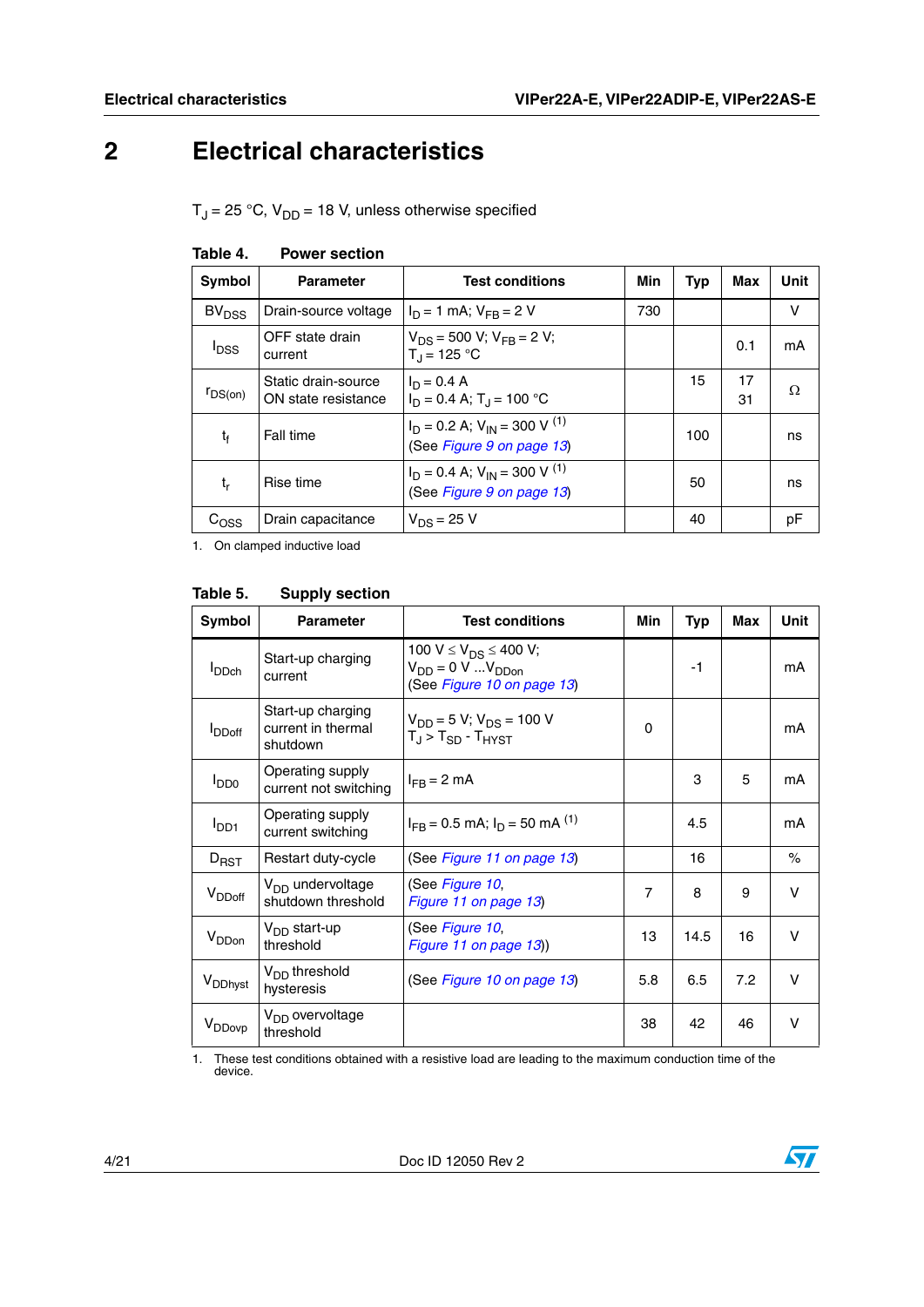| TUNIY VI    | OSCIIIQUOII SCCUOII                     |                                                  |     |     |     |      |
|-------------|-----------------------------------------|--------------------------------------------------|-----|-----|-----|------|
| Symbol      | <b>Parameter</b>                        | <b>Test conditions</b>                           | Min | Typ | Max | Unit |
| <b>LOSC</b> | Oscillator frequency<br>total variation | $V_{DD} = V_{DDoff}  35 V;$<br>$T_1 = 0  100 °C$ | 54  | 60  | 66  | kHz  |

### **Table 6. Oscillation section**

#### **Table 7. PWM comparator section**

| Symbol            | <b>Parameter</b>                   | <b>Test conditions</b>                       | Min  | Typ | Max  | <b>Unit</b> |
|-------------------|------------------------------------|----------------------------------------------|------|-----|------|-------------|
| $G_{ID}$          | $I_{FB}$ to $I_D$ current gain     | (See Figure 12 on page 14)                   |      | 560 |      |             |
| <b>Dlim</b>       | Peak current<br>limitation         | $V_{FR} = 0 V$<br>(See Figure 12 on page 14) | 0.56 | 0.7 | 0.84 | A           |
| <sup>I</sup> FBsd | $I_{FR}$ shutdown current          | (See Figure 12 on page 14)                   |      | 0.9 |      | mA          |
| $R_{FB}$          | FB pin input<br>impedance          | $I_D = 0$ mA<br>(See Figure 12 on page 14)   |      | 1.2 |      | $k\Omega$   |
| $t_d$             | Current sense delay<br>to turn-OFF | $I_D = 0.4 A$                                |      | 200 |      | ns          |
| $t_{h}$           | <b>Blanking time</b>               |                                              |      | 500 |      | ns          |
| <b>I</b> ONmin    | Minimum turn-ON<br>time            |                                              |      | 700 |      | ns          |

#### **Table 8. Overtemperature section**

| <b>Symbol</b>              | <b>Parameter</b>                | <b>Test conditions</b>     | Min | Typ | <b>Max</b> | Unit |
|----------------------------|---------------------------------|----------------------------|-----|-----|------------|------|
| $\mathsf{r}_{\textsf{SD}}$ | Thermal shutdown<br>temperature | (See Figure 13 on page 14) | 140 | 170 |            | °C   |
| <b>HYST</b>                | Thermal shutdown<br>hysteresis  | (See Figure 13 on page 14) |     | 40  |            | °C   |

### **Table 9. Typical power capability (1)**

| <b>Mains type</b>              | $SO-8$ | DIP-8 |
|--------------------------------|--------|-------|
| European (195 - 265 Vac)       | 12 W   | 20 W  |
| US / Wide range (85 - 265 Vac) | 7 W    | 12 W  |

1. Above power capabilities are given under adequate thermal conditions

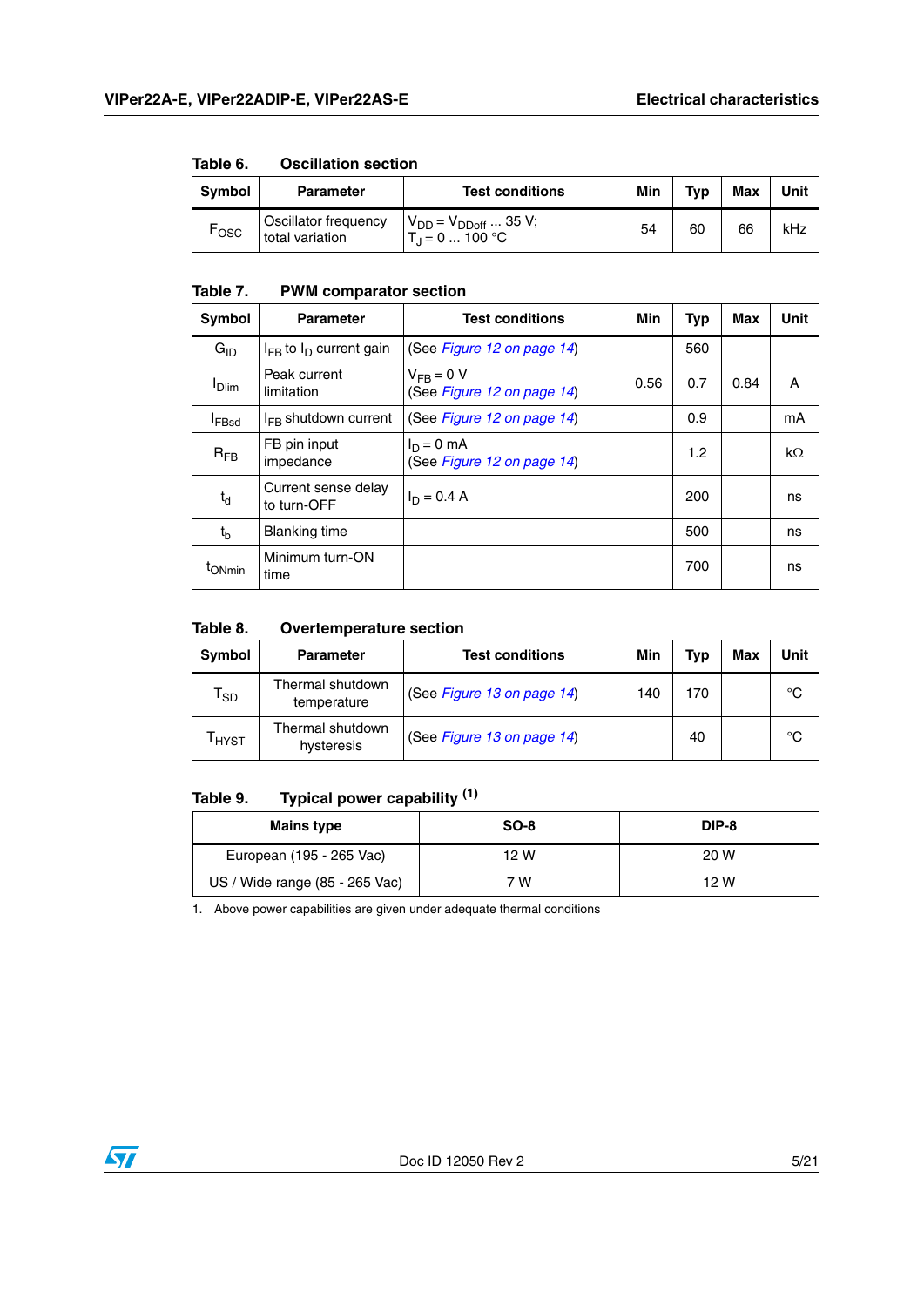## <span id="page-5-0"></span>**3 Pin connections and function**





### **Figure 3. Current and voltage conventions**



#### **Table 10. Pin function**

| <b>Pin Name</b> | <b>Pin function</b>                                                                                                                                                                                                                                                                                                                                                                                                                                                                                               |
|-----------------|-------------------------------------------------------------------------------------------------------------------------------------------------------------------------------------------------------------------------------------------------------------------------------------------------------------------------------------------------------------------------------------------------------------------------------------------------------------------------------------------------------------------|
| V <sub>DD</sub> | Power supply of the control circuits. Also provides a charging current during start up<br>thanks to a high voltage current source connected to the drain. For this purpose, an<br>hysteresis comparator monitors the $V_{DD}$ voltage and provides two thresholds:<br>- V <sub>DDon</sub> : Voltage value (typically 14.5 V) at which the device starts switching and turns<br>off the start up current source.<br>- $V_{DDoff}$ : Voltage value (typically 8 V) at which the device stops switching and turns on |
|                 | the start up current source.                                                                                                                                                                                                                                                                                                                                                                                                                                                                                      |
| <b>SOURCE</b>   | Power MOSFET source and circuit ground reference.                                                                                                                                                                                                                                                                                                                                                                                                                                                                 |
| <b>DRAIN</b>    | Power MOSFET drain. Also used by the internal high voltage current source during<br>start up phase for charging the external $V_{DD}$ capacitor.                                                                                                                                                                                                                                                                                                                                                                  |
| FB.             | Feedback input. The useful voltage range extends from 0 V to 1 V, and defines the<br>peak drain MOSFET current. The current limitation, which corresponds to the<br>maximum drain current, is obtained for a FB pin shorted to the SOURCE pin.                                                                                                                                                                                                                                                                    |

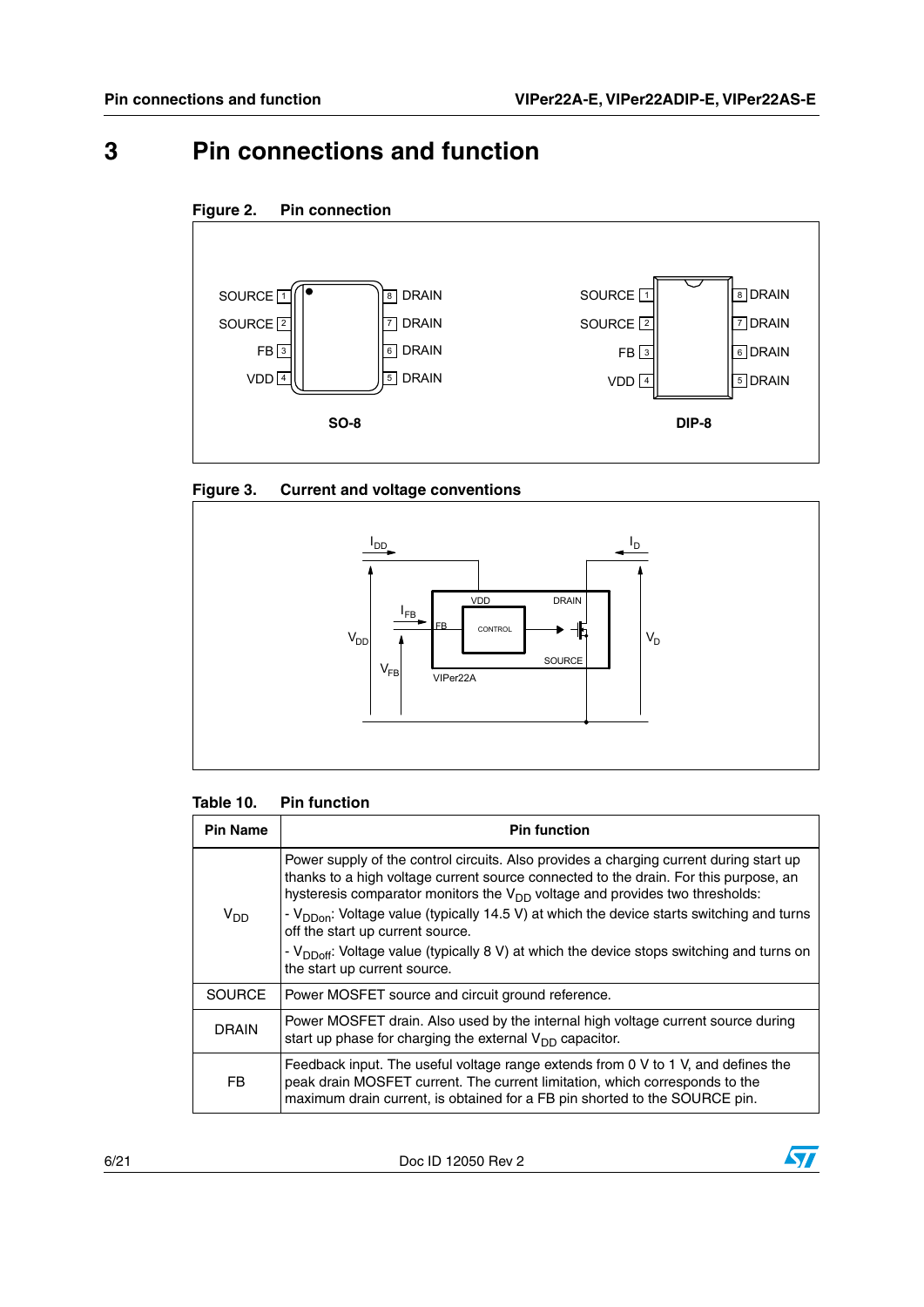## <span id="page-6-0"></span>**4 Operations**

### <span id="page-6-1"></span>**4.1 Rectangular U-I output characteristics**



### <span id="page-6-2"></span>**Figure 4. Rectangular U-I output characteristics for battery charger**

A complete regulation scheme can achieve combined and accurate output characteristics. *[Figure 4.](#page-6-2)* presents a secondary feedback through an optocoupler driven by a TSM101. This device offers two operational amplifiers and a voltage reference, thus allowing the regulation of both output voltage and current. An integrated OR function performs the combination of the two resulting error signals, leading to a dual voltage and current limitation, known as a rectangular output characteristic. This type of power supply is especially useful for battery chargers where the output is mainly used in current mode, in order to deliver a defined charging rate. The accurate voltage regulation is also convenient for Li-ion batteries which require both modes of operation.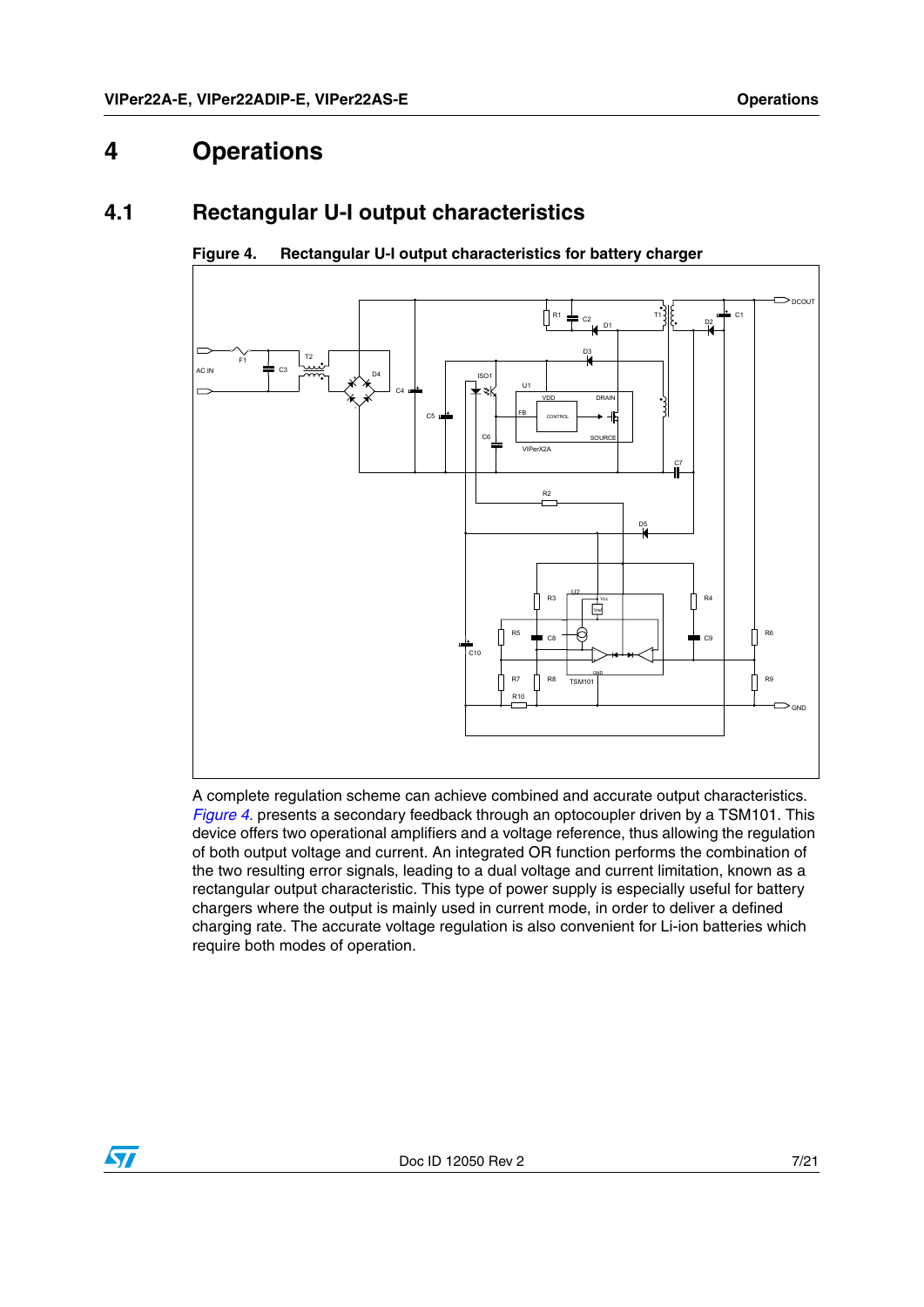### <span id="page-7-0"></span>**4.2** Wide range of V<sub>DD</sub> voltage

The  $V_{DD}$  pin voltage range extends from 9 V to 38 V. This feature offers a great flexibility in design to achieve various behaviors. In *[Figure 4 on page 7](#page-6-2)* a forward configuration has been chosen to supply the device with two benefits:

- As soon as the device starts switching, it immediately receives some energy from the auxiliary winding. C5 can be therefore reduced and a small ceramic chip (100 nF) is sufficient to insure the filtering function. The total start up time from the switch on of input voltage to output voltage presence is dramatically decreased.
- The output current characteristic can be maintained even with very low or zero output voltage. Since the TSM101 is also supplied in forward mode, it keeps the current regulation up whatever the output voltage is. The  $V_{DD}$  pin voltage may vary as much as the input voltage, that is to say with a ratio of about 4 for a wide range application.

### <span id="page-7-1"></span>**4.3 Feedback pin principle of operation**

A feedback pin controls the operation of the device. Unlike conventional PWM control circuits which use a voltage input (the inverted input of an operational amplifier), the FB pin is sensitive to current. *[Figure 5.](#page-7-2)* presents the internal current mode structure.



#### <span id="page-7-2"></span>**Figure 5. Internal current control structure**

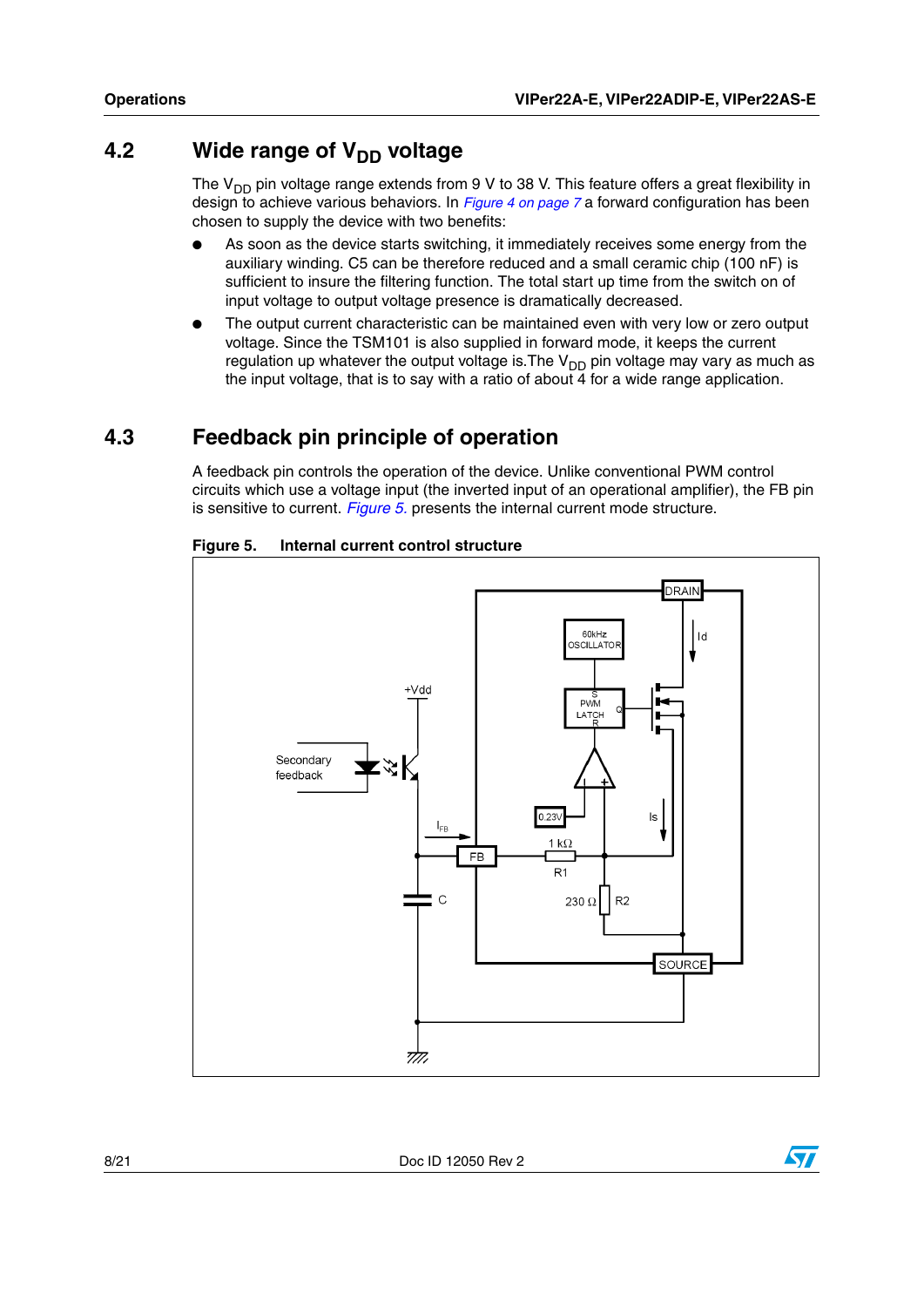The Power MOSFET delivers a sense current  $I_s$  which is proportional to the main current Id. R2 receives this current and the current coming from the FB pin. The voltage across R2 is then compared to a fixed reference voltage of about 0.23 V. The MOSFET is switched off when the following equation is reached:

$$
\mathsf{R}_2 \cdot (\mathsf{I}_\mathsf{S} + \mathsf{I}_{\mathsf{FB}}) = 0.23 \mathsf{V}
$$

By extracting  $I_S$ :

$$
I_{\rm S} = \frac{0.23V}{R_2} - I_{\rm FB}
$$

Using the current sense ratio of the MOSFET  $G_{ID}$ :

$$
I_D = G_{ID} \cdot I_S = G_{ID} \cdot \left(\frac{0.23V}{R_2} - I_{FB}\right)
$$

The current limitation is obtained with the FB pin shorted to ground ( $V_{FB} = 0 V$ ). This leads to a negative current sourced by this pin, and expressed by:

$$
I_{FB} = -\frac{0.23V}{R_1}
$$

By reporting this expression in the previous one, it is possible to obtain the drain current limitation  $I<sub>Dim</sub>$ :

$$
I_{\text{Dlim}} = G_{\text{1D}} \cdot 0.23V \cdot \left(\frac{1}{R_2} + \frac{1}{R_1}\right)
$$

In a real application, the FB pin is driven with an optocoupler as shown on *[Figure 5.](#page-7-2)* which acts as a pull up. So, it is not possible to really short this pin to ground and the above drain current value is not achievable. Nevertheless, the capacitor C is averaging the voltage on the FB pin, and when the optocoupler is off (start up or short circuit), it can be assumed that the corresponding voltage is very close to 0 V.

For low drain currents, the formula (1) is valid as long as IFB satisfies  $I_{FB}$  <  $I_{FBsd}$ , where  $I_{FBSd}$  is an internal threshold of the VIPer22A. If  $I_{FB}$  exceeds this threshold the device will stop switching. This is represented on *[Figure 12 on page 14](#page-13-0)*, and I<sub>FBsd</sub> value is specified in the PWM COMPARATOR SECTION. Actually, as soon as the drain current is about 12 % of Idlim, that is to say 85 mA, the device will enter a burst mode operation by missing switching cycles. This is especially important when the converter is lightly loaded.

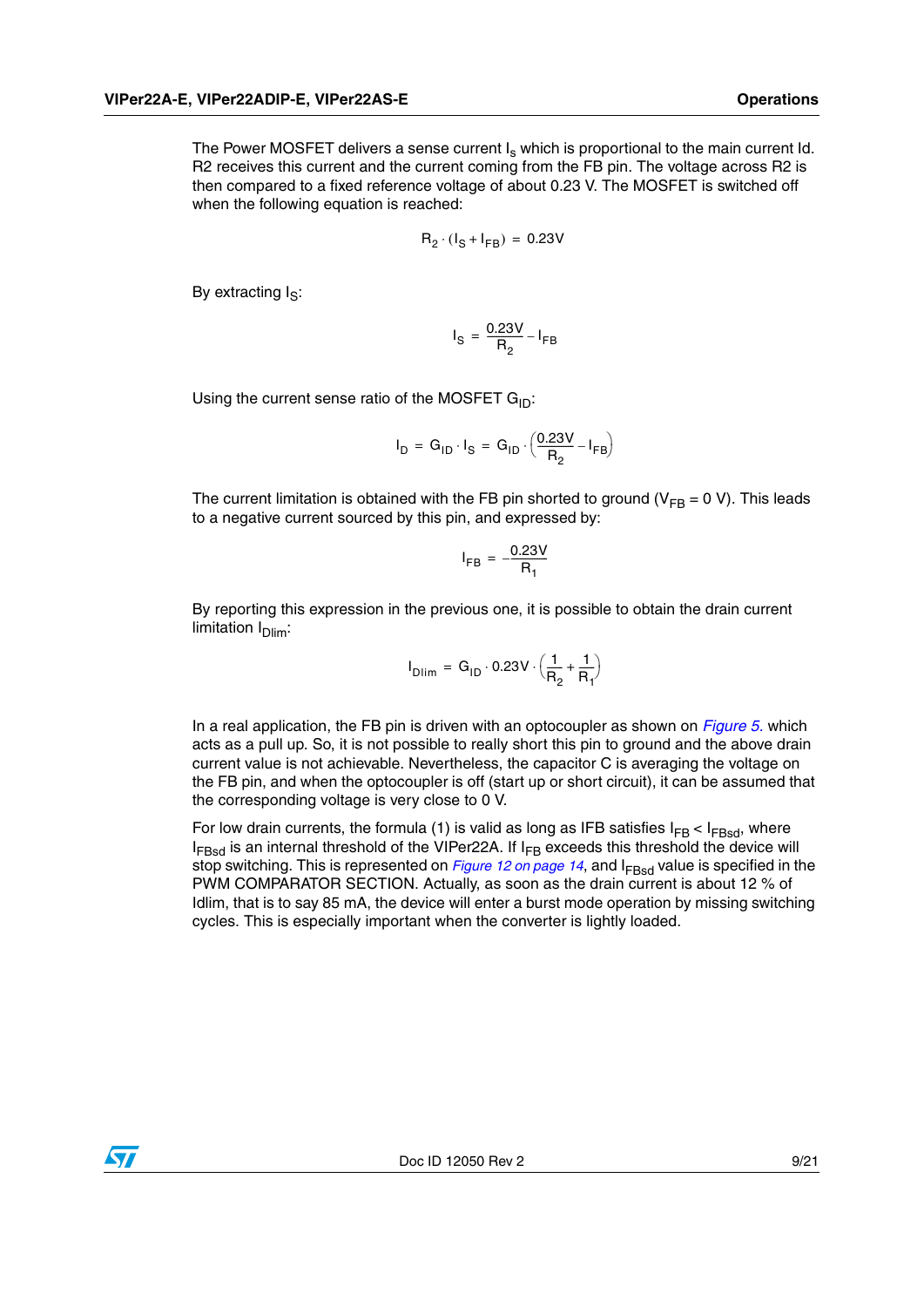

It is then possible to build the total DC transfer function between  $I_D$  and  $I_{FB}$  as shown on *[Figure 6 on page 10](#page-9-0)*. This figure also takes into account the internal blanking time and its associated minimum turn on time. This imposes a minimum drain current under which the device is no more able to control it in a linear way. This drain current depends on the primary inductance value of the transformer and the input voltage. Two cases may occur, depending on the value of this current versus the fixed 85 mA value, as described above.

### <span id="page-9-0"></span>Figure 6. I<sub>FB</sub> transfer function

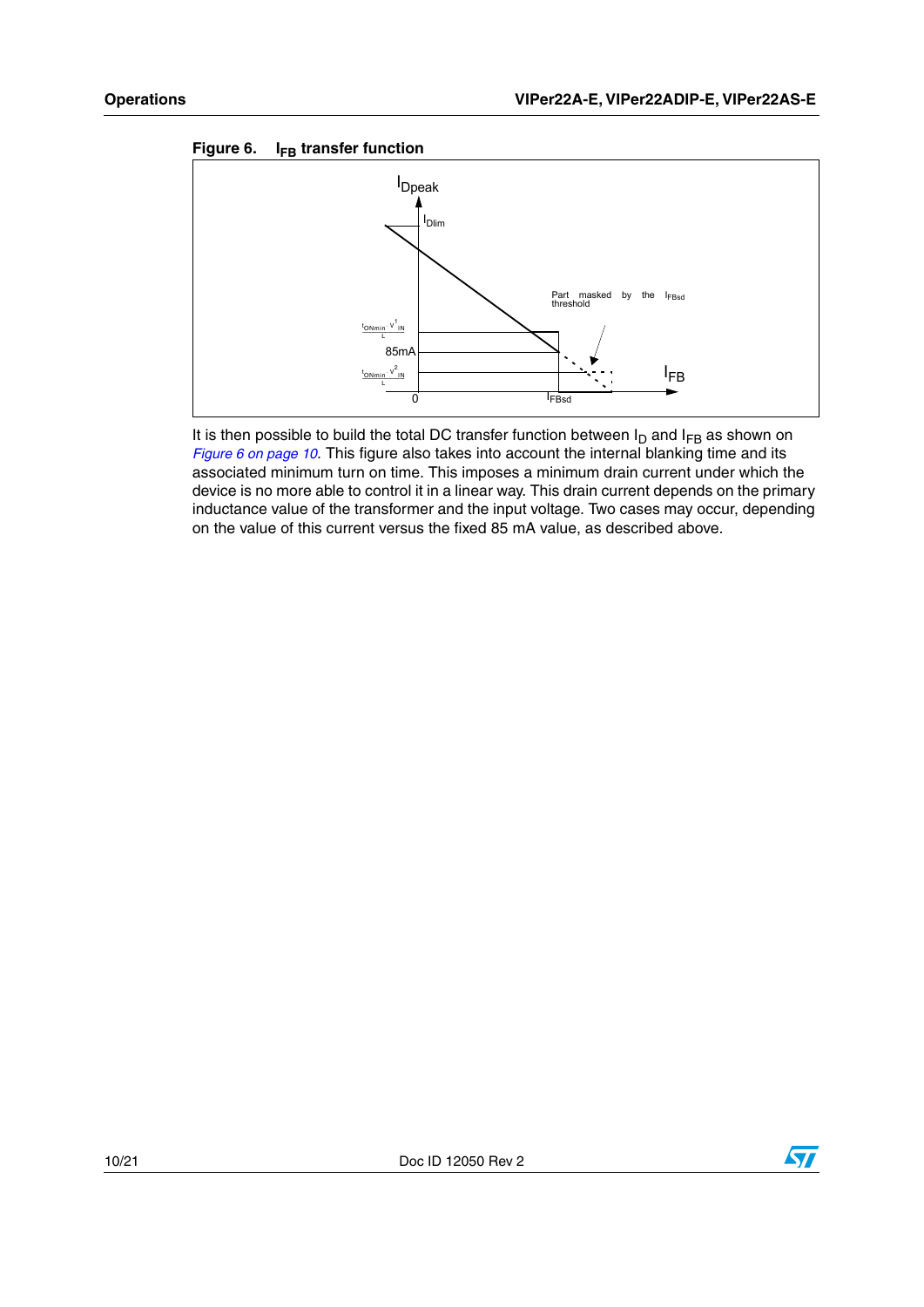### <span id="page-10-0"></span>**4.4 Startup sequence**

<span id="page-10-1"></span>



This device includes a high voltage start up current source connected on the drain of the device. As soon as a voltage is applied on the input of the converter, this start up current source is activated as long as  $V_{DD}$  is lower than  $V_{DDon}$ . When reaching  $V_{DDon}$ , the start up current source is switched OFF and the device begins to operate by turning on and off its main power MOSFET. As the FB pin does not receive any current from the optocoupler, the device operates at full current capacity and the output voltage rises until reaching the regulation point where the secondary loop begins to send a current in the optocoupler. At this point, the converter enters a regulated operation where the FB pin receives the amount of current needed to deliver the right power on secondary side.

This sequence is shown in *Figure* 7. Note that during the real starting phase t<sub>ss</sub>, the device consumes some energy from the  $V_{DD}$  capacitor, waiting for the auxiliary winding to provide a continuous supply. If the value of this capacitor is too low, the start up phase is terminated before receiving any energy from the auxiliary winding and the converter never starts up. This is illustrated also in the same figure in dashed lines.

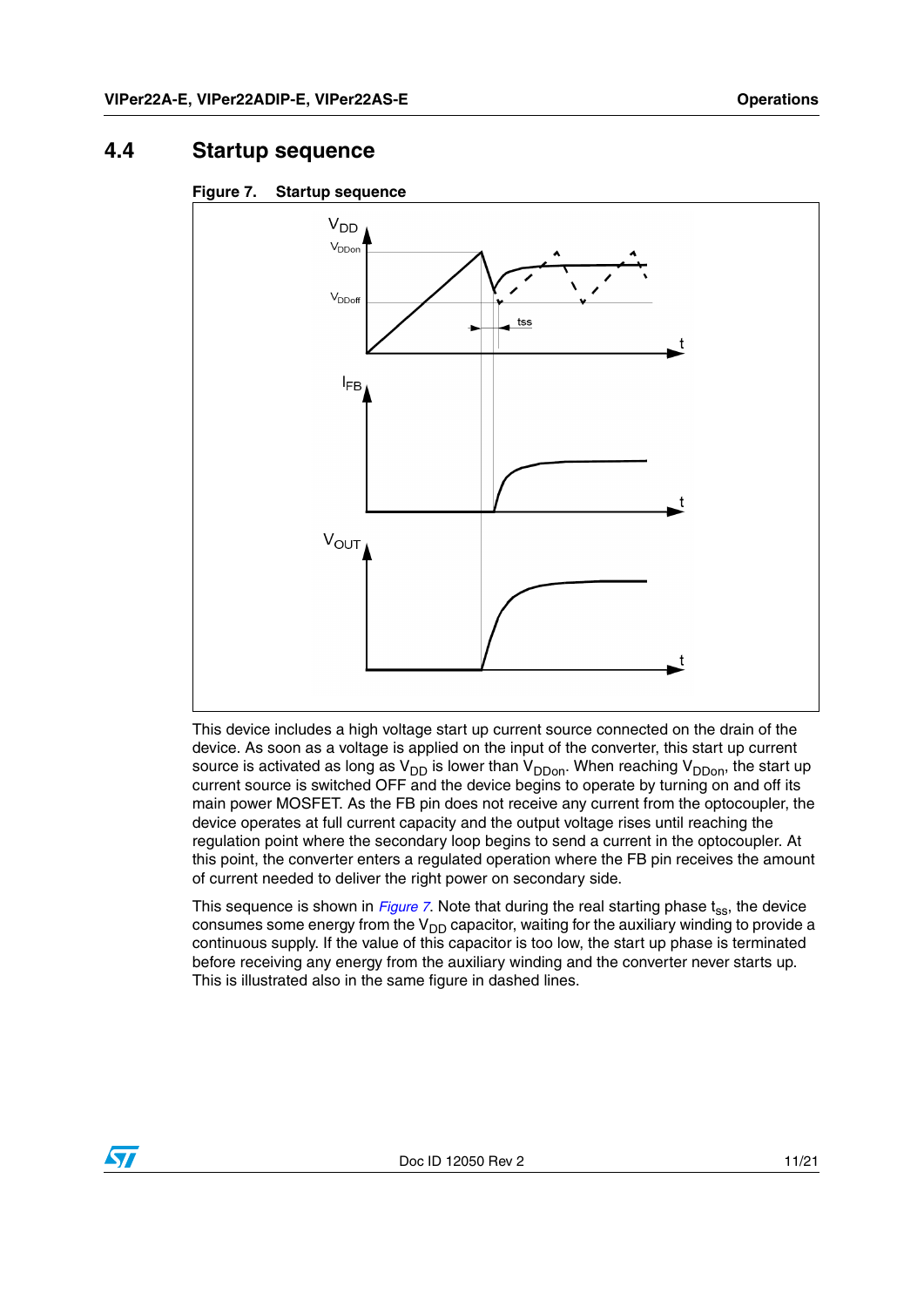## <span id="page-11-0"></span>**4.5 Overvoltage threshold**

An overvoltage detector on the  $V_{DD}$  pin allows the VIPer22A to reset itself when  $V_{DD}$ exceeds V<sub>DDovp</sub>. This is illustrated in *[Figure 8.](#page-11-1)* which shows the whole sequence of an overvoltage event. Note that this event is only latched for the time needed by  $\mathsf{V}_{\mathsf{DD}}$  to reach V<sub>DDoff</sub>, and then the device resumes normal operation automatically.

<span id="page-11-1"></span>



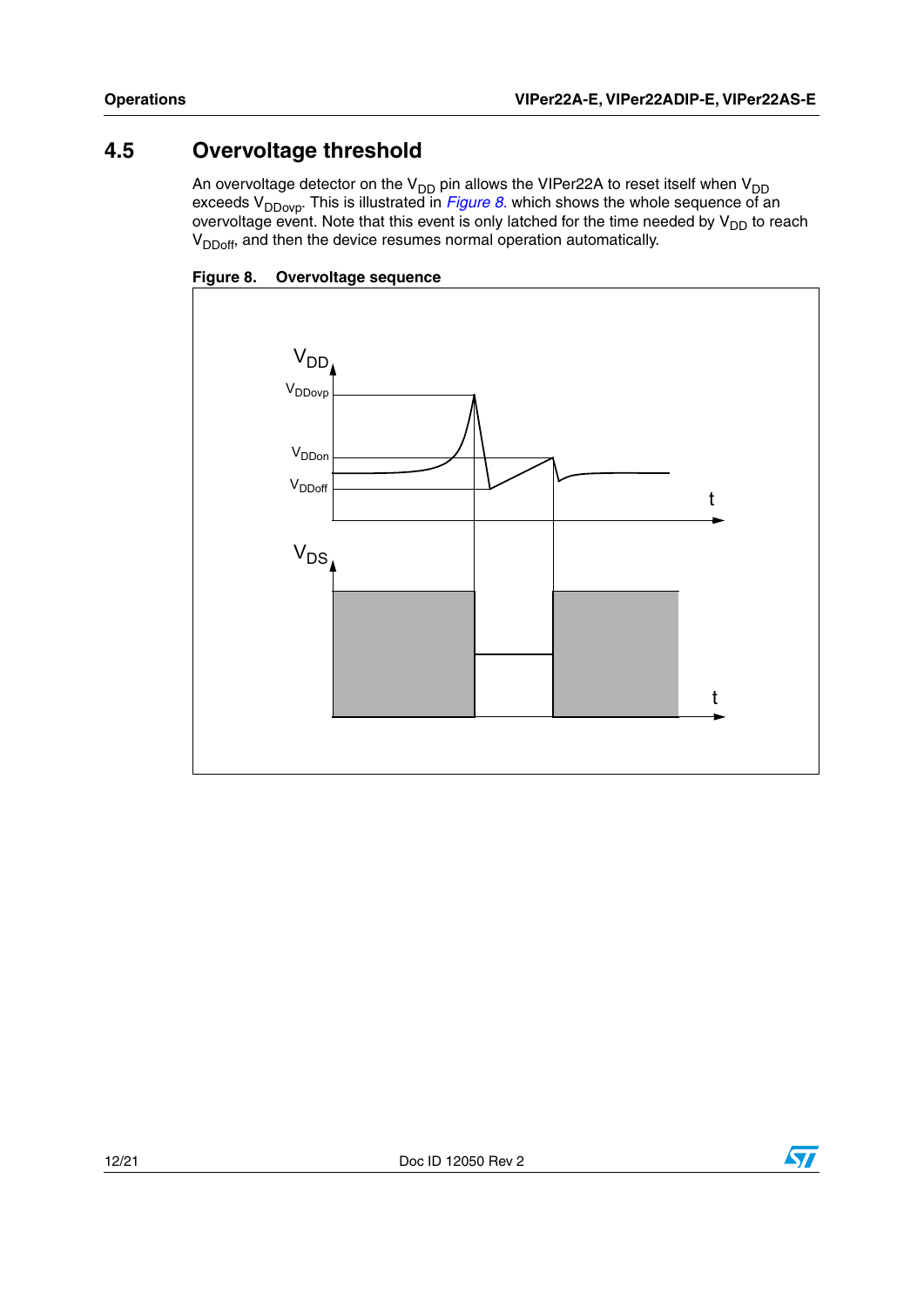## <span id="page-12-0"></span>**5 Operation pictures**

<span id="page-12-1"></span>



<span id="page-12-2"></span>Figure 10. Start-up V<sub>DD</sub> current



<span id="page-12-3"></span>



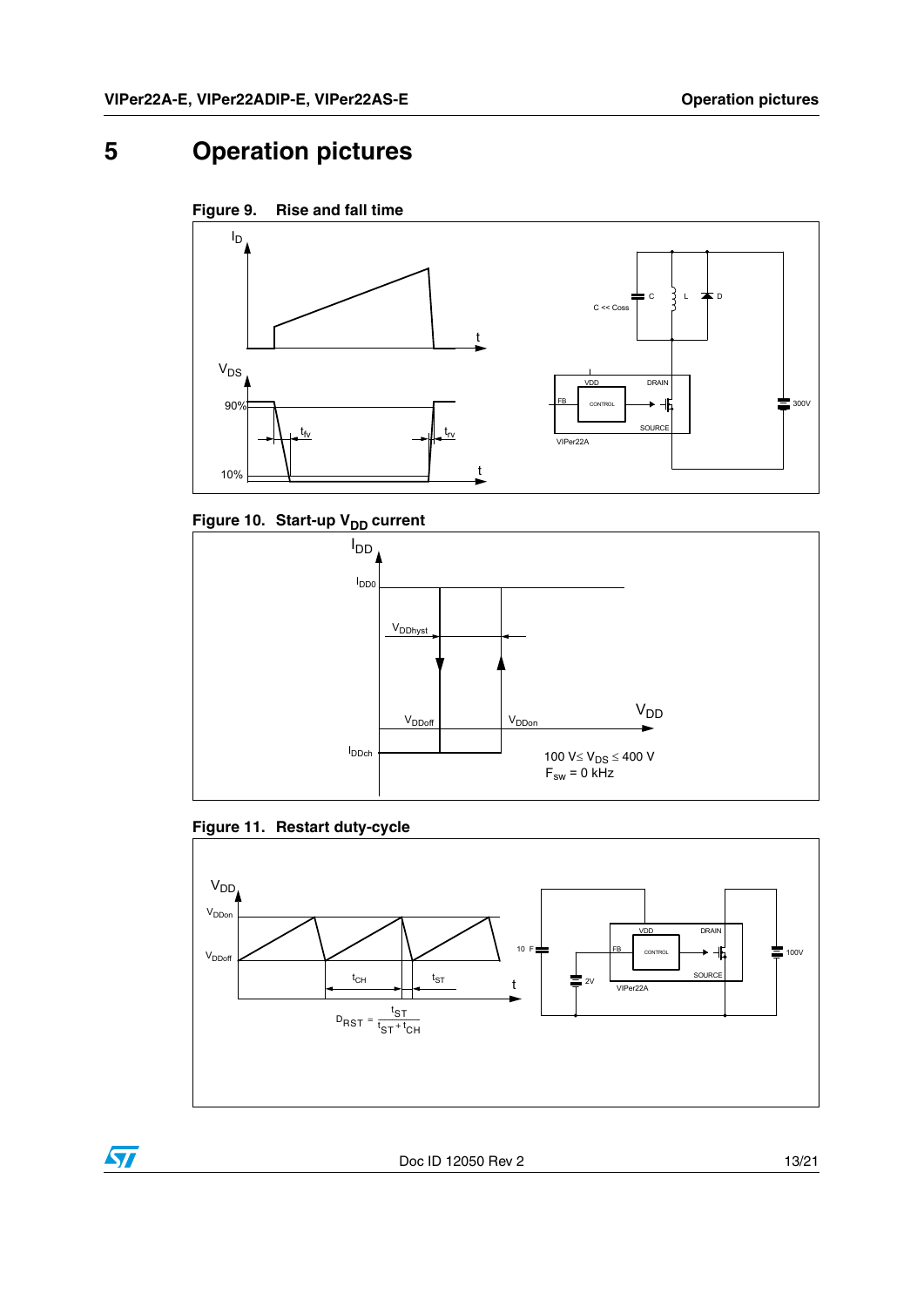

<span id="page-13-0"></span>**Figure 12. Peak drain current vs feedback current**

#### <span id="page-13-1"></span>**Figure 13. Thermal shutdown**



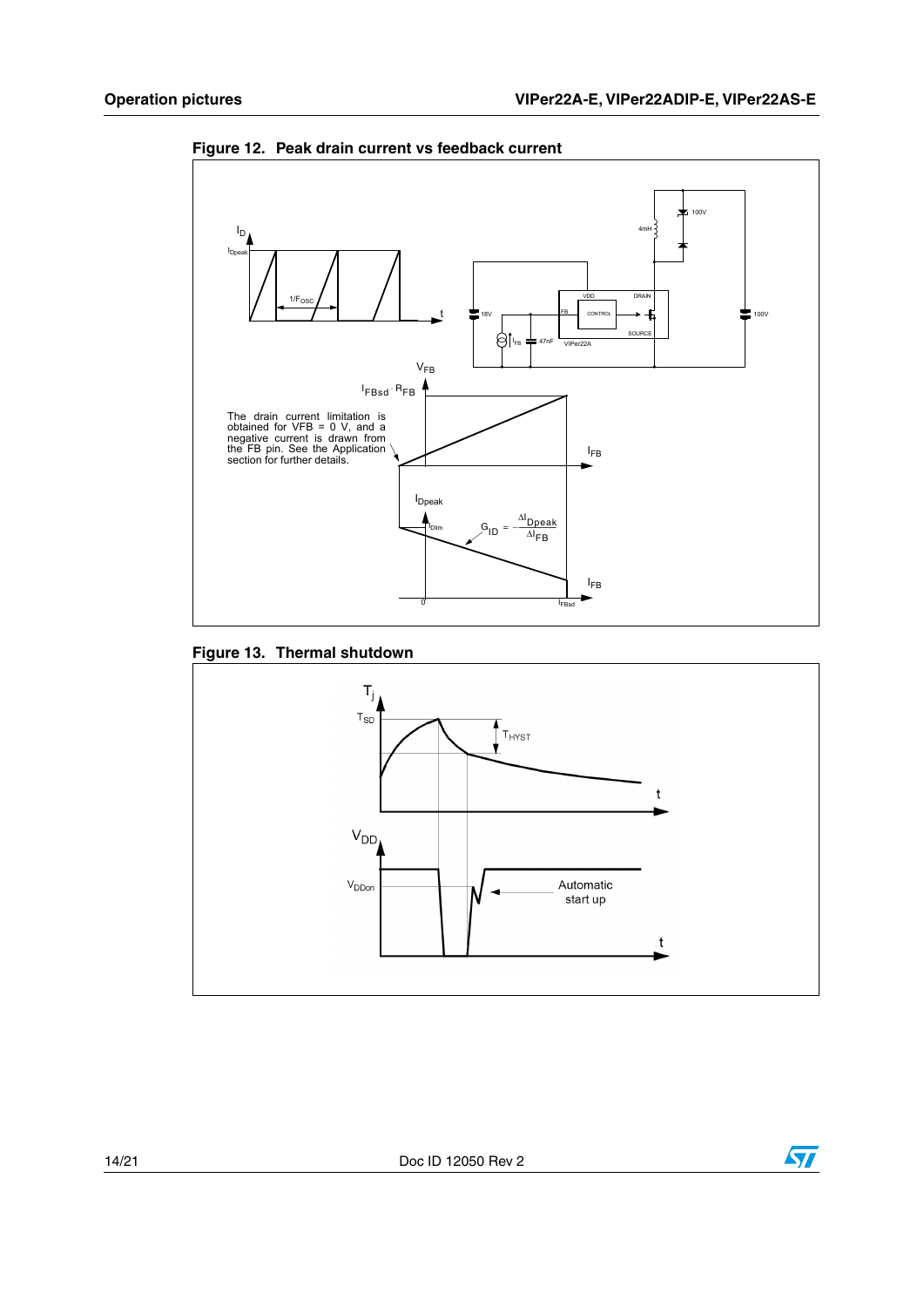

**Figure 14. Switching frequency vs temperature**





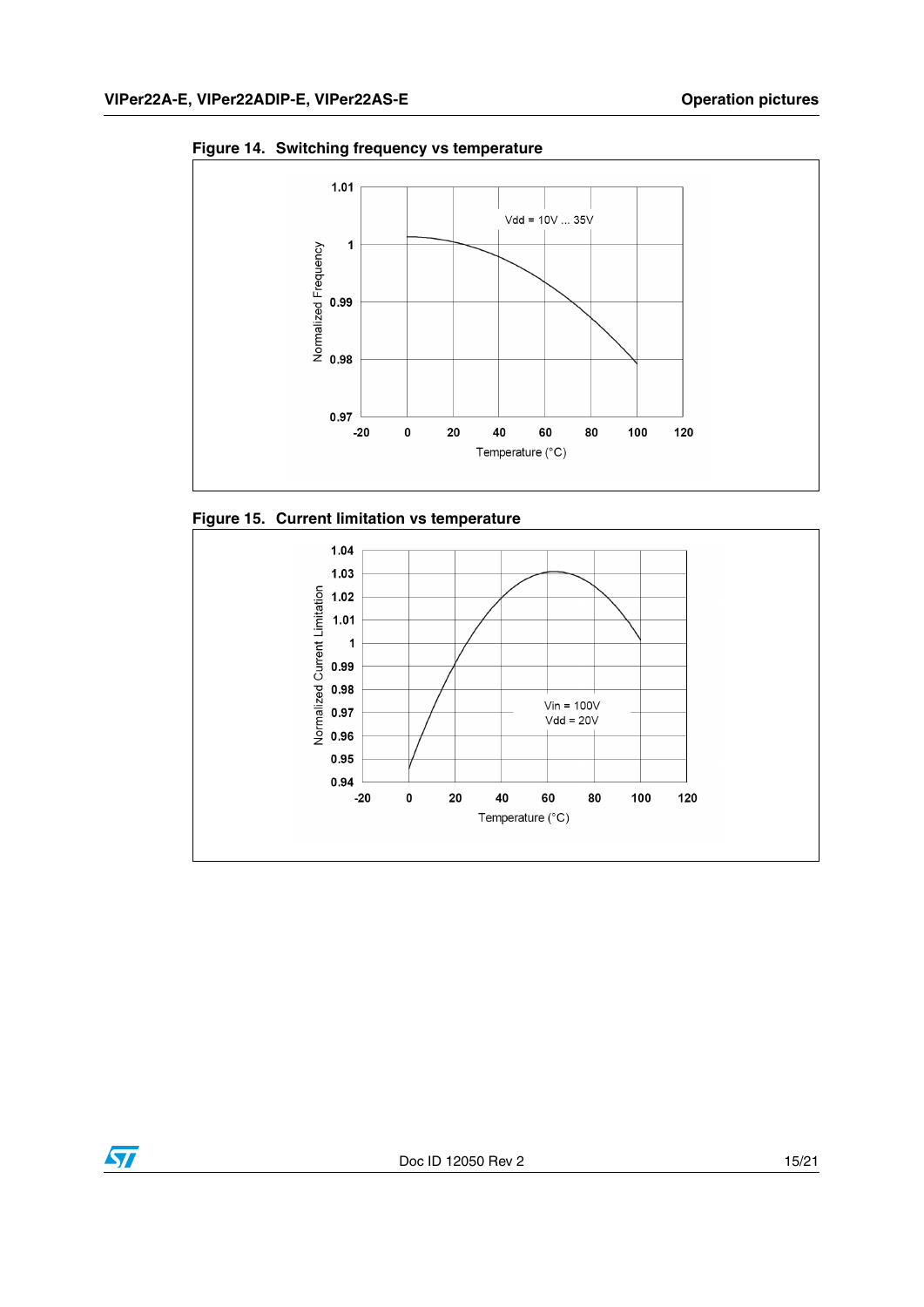## <span id="page-15-0"></span>**6 Package mechanical data**

In order to meet environmental requirements, ST offers these devices in different grades of ECOPACK® packages, depending on their level of environmental compliance. ECOPACK® specifications, grade definitions and product status are available at: www.st.com. ECOPACK is an ST trademark.

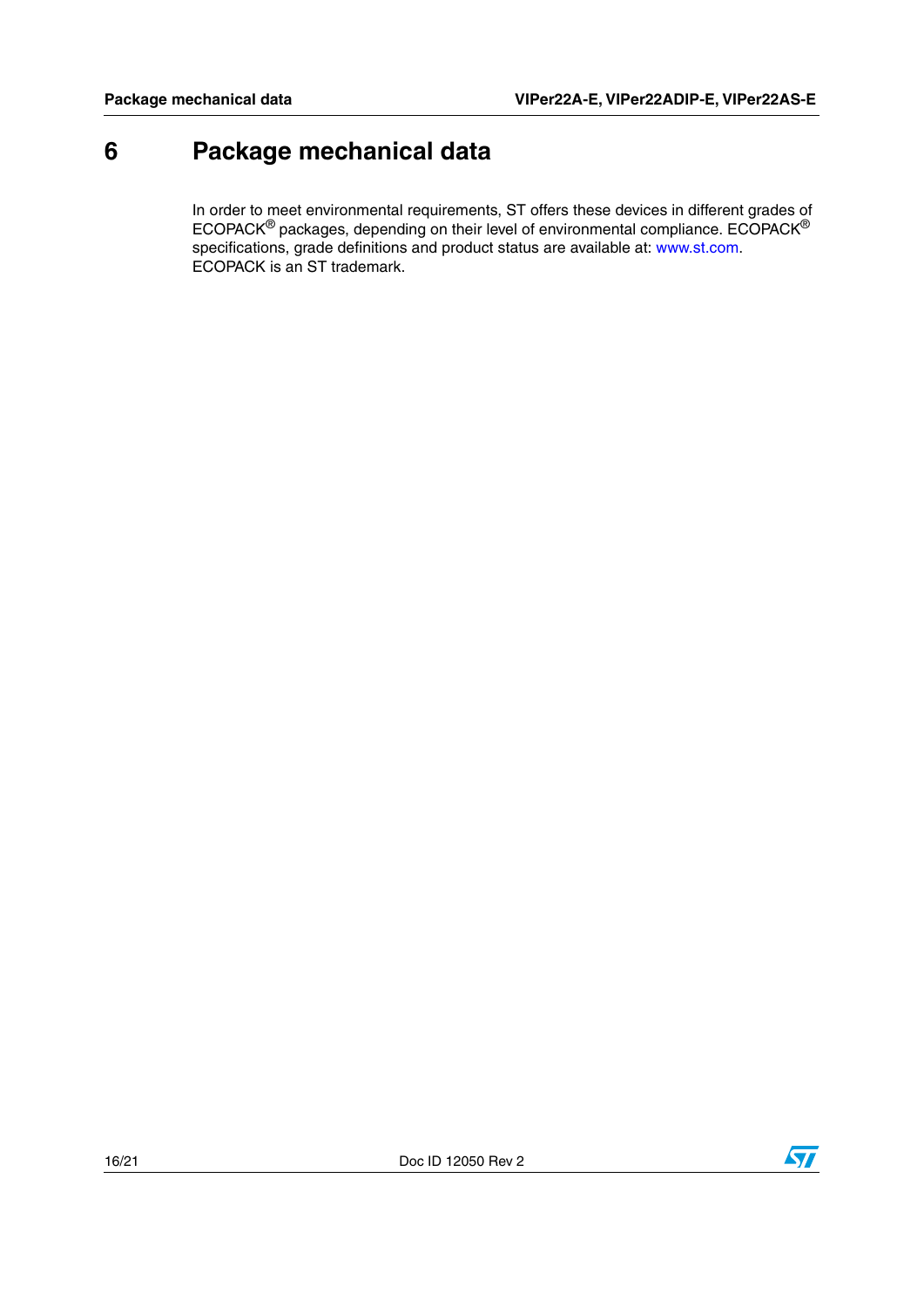| Dim.           | Databook (mm.) |         |       |  |
|----------------|----------------|---------|-------|--|
|                | Min.           | Nom.    | Max.  |  |
| A              |                |         | 5.33  |  |
| A1             | 0.38           |         |       |  |
| A2             | 2.92           | 3.30    | 4.95  |  |
| b              | 0.36           | 0.46    | 0.56  |  |
| b <sub>2</sub> | 1.14           | 1.52    | 1.78  |  |
| C              | 0.20           | 0.25    | 0.36  |  |
| D              | 9.02           | 9.27    | 10.16 |  |
| E              | 7.62           | 7.87    | 8.26  |  |
| E <sub>1</sub> | 6.10           | 6.35    | 7.11  |  |
| e              |                | 2.54    |       |  |
| eA             |                | 7.62    |       |  |
| eB             |                |         | 10.92 |  |
| L              | 2.92           | 3.30    | 3.81  |  |
| Package Weight |                | Gr. 470 |       |  |

<span id="page-16-0"></span>**Table 11. DIP-8 mechanical data**





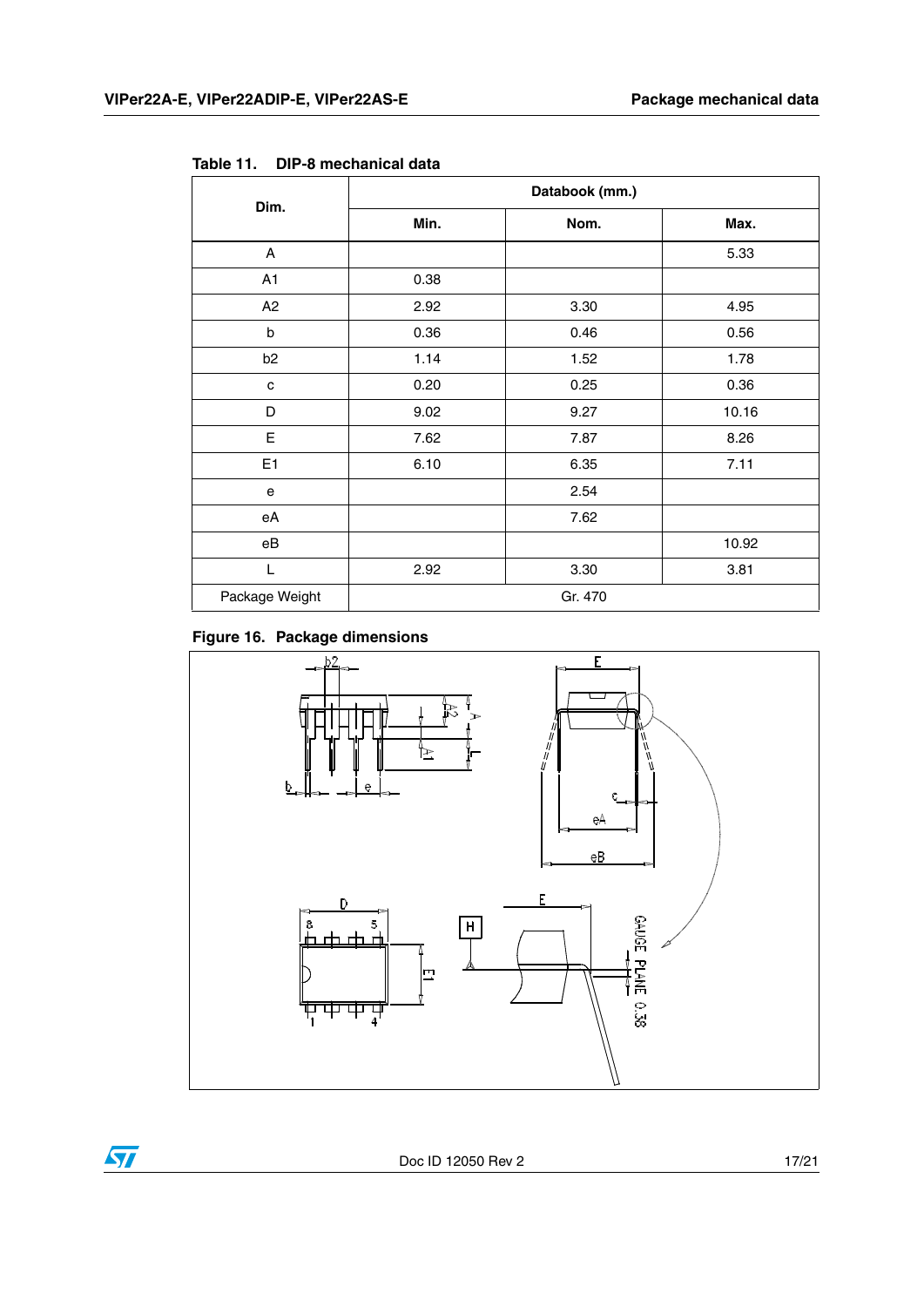| Dim.        | Databook (mm.    |      |      |  |
|-------------|------------------|------|------|--|
|             | Min.             | Nom. | Max. |  |
| A           | 1.35             |      | 1.75 |  |
| A1          | 0.10             |      | 0.25 |  |
|             |                  |      |      |  |
| A2          | 1.10             |      | 1.65 |  |
| B           | 0.33             |      | 0.51 |  |
| $\mathsf C$ | 0.19             |      | 0.25 |  |
| D           | 4.80             |      | 5.00 |  |
| E           | 3.80             |      | 4.00 |  |
| ${\bf e}$   |                  | 1.27 |      |  |
| H           | 5.80             |      | 6.20 |  |
| $\sf h$     | 0.25             |      | 0.50 |  |
| L           | 0.40             |      | 1.27 |  |
| k           | $8^\circ$ (max.) |      |      |  |
| ddd         |                  |      | 0.1  |  |

**Table 12. SO-8 mechanical data**

### **Figure 17. Package dimensions**



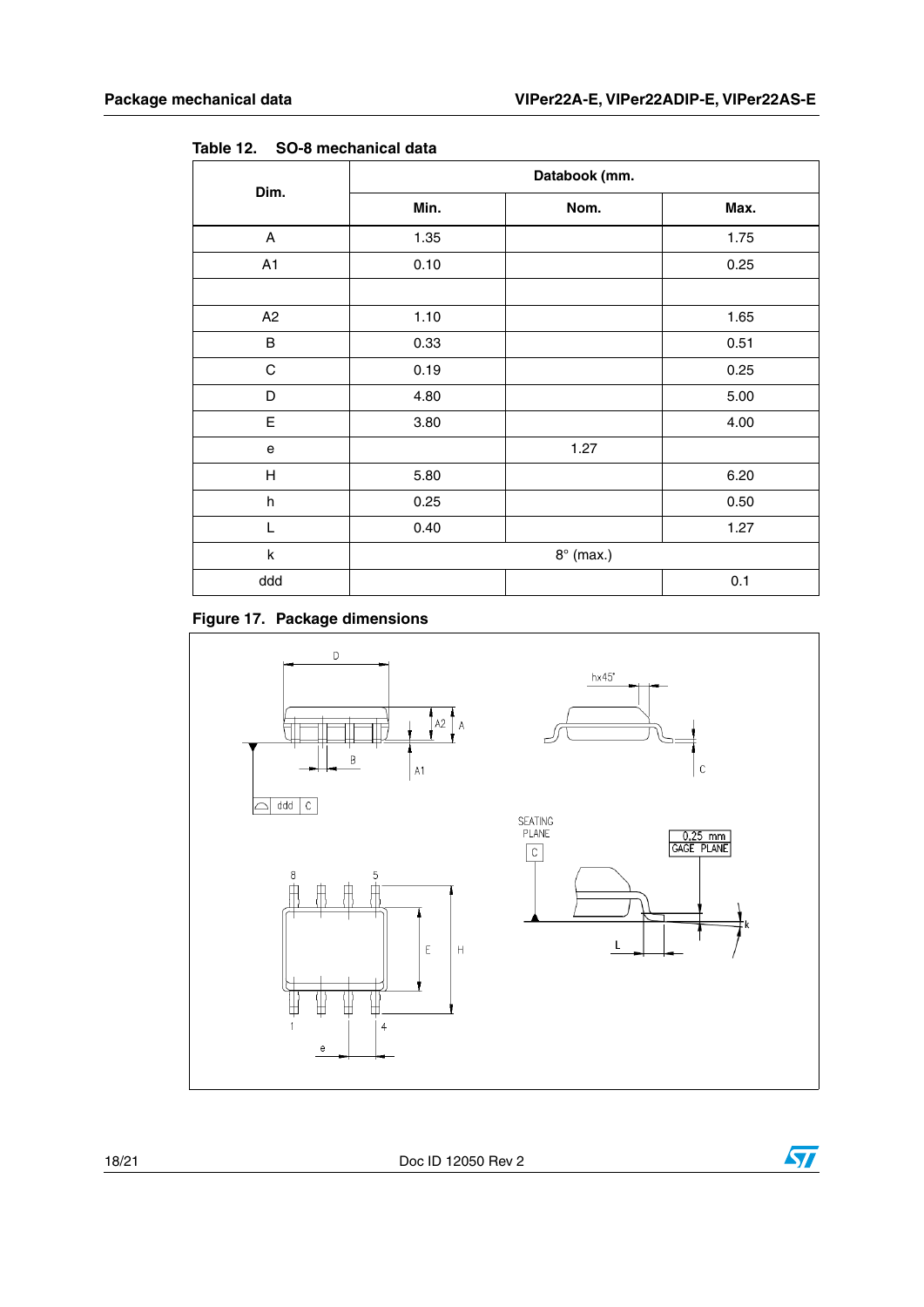## <span id="page-18-0"></span>**7 Order codes**

#### **Table 13. Order codes**

| Order codes   | Package | Packaging     |
|---------------|---------|---------------|
| VIPER22ASTR-E | SO-8    | Tape and reel |
| VIPer22AS-E   | SO-8    | Tube          |
| VIPer22ADIP-E | DIP-8   | Tube          |

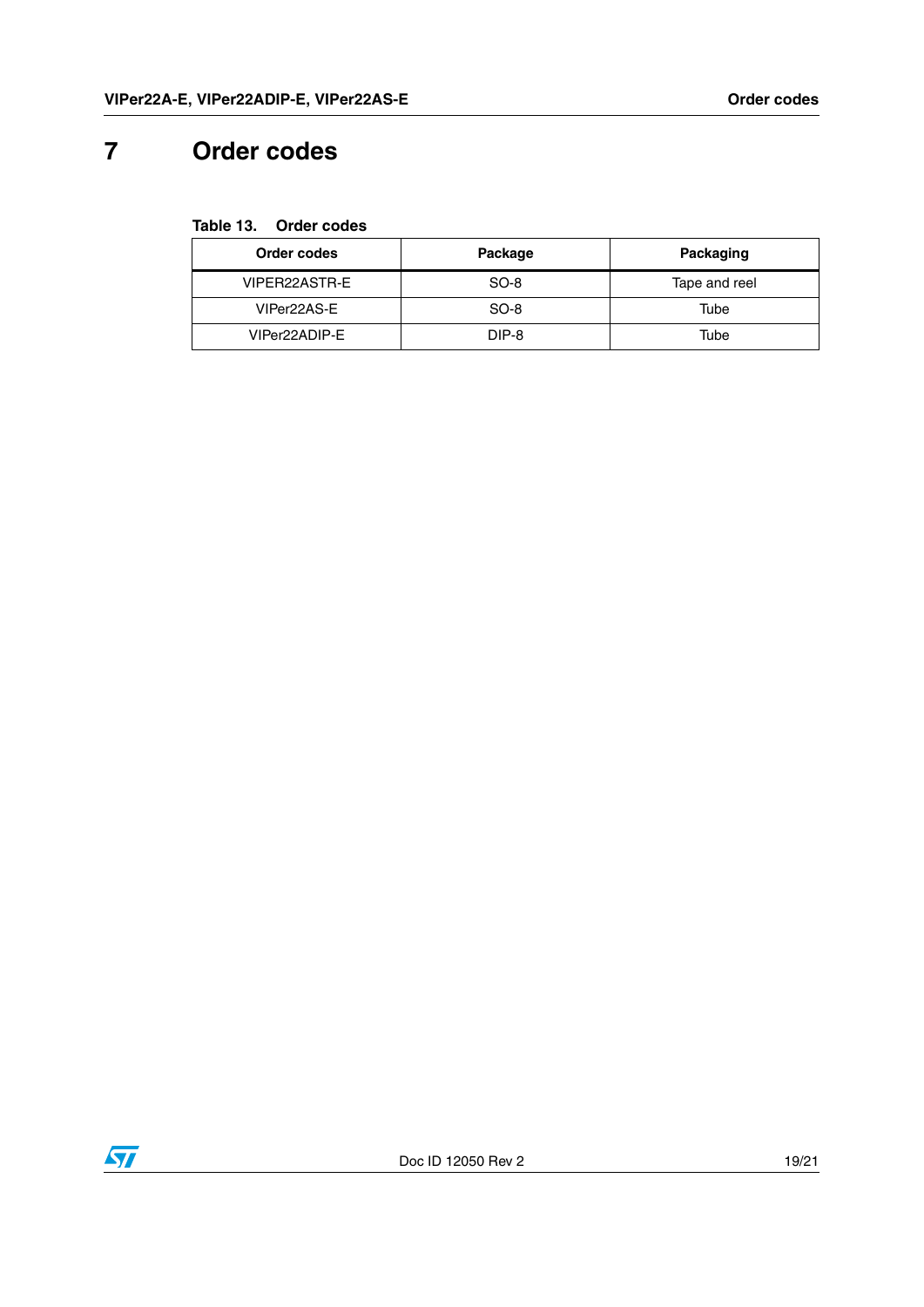# <span id="page-19-0"></span>**8 Revision history**

### **Table 14. Document revision history**

| <b>Date</b> | <b>Revision</b> | <b>Changes</b>    |
|-------------|-----------------|-------------------|
| 09-Feb-2006 |                 | Initial release.  |
| 25-Nov-2010 |                 | Updated Table 11. |